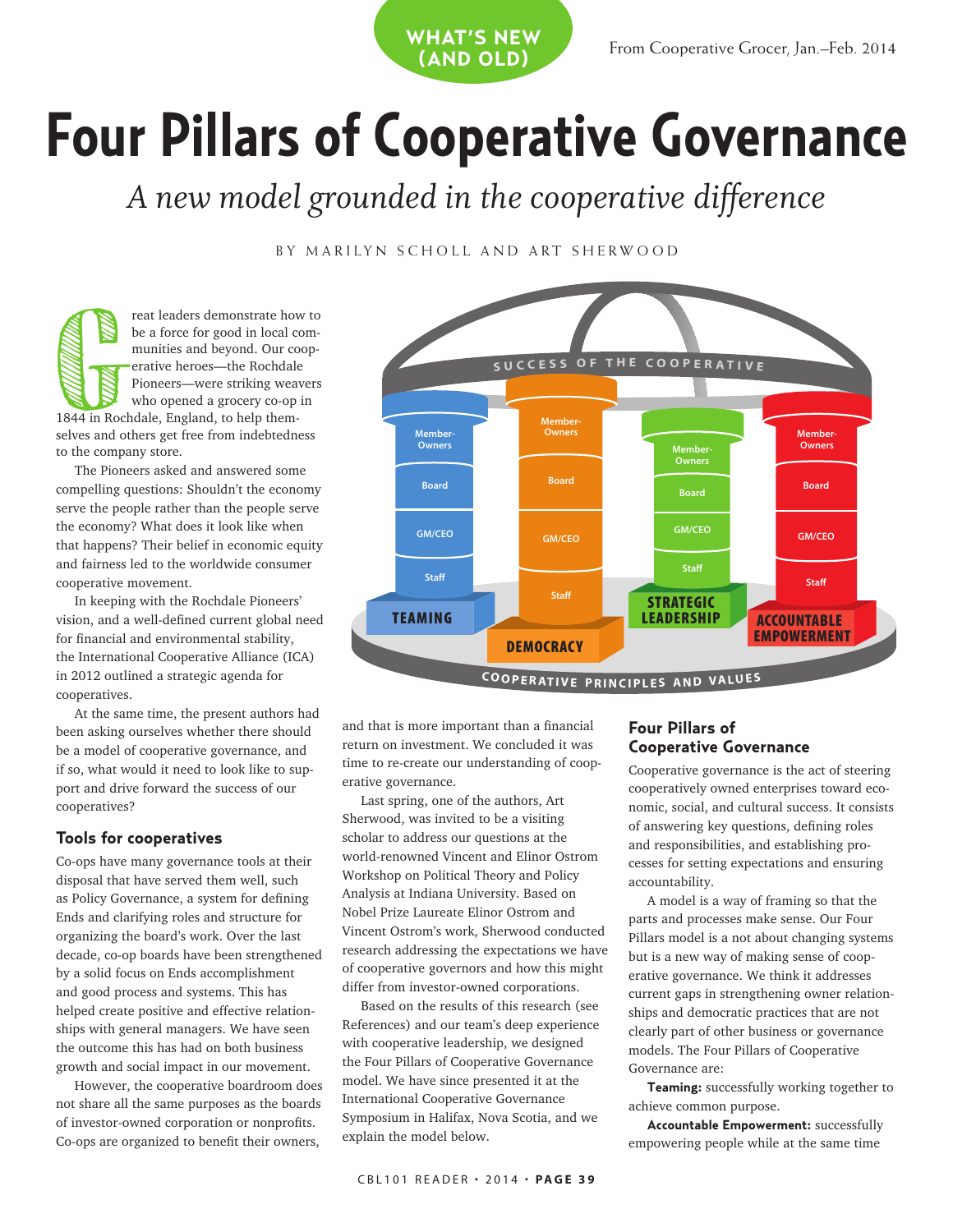holding them accountable for the power granted.

**Strategic Leadership:** successfully articulating the cooperative's direction/purpose and setting up the organization for movement in this direction.

**Democracy:** successfully practicing, protecting, promoting, and perpetuating our healthy democracies.

Within a co-op, no matter what the role, the expectation is that everyone is responsible for working together effectively, to be accountable and able to empower others, to be focused on purpose, and to participate in ensuring a healthy democracy. It is what co-ops are working to achieve, not only in the boardroom but also in the workplace and with members in the co-op. Governance steering, making key decisions, working together for common goals—happens throughout the co-op at every level.

Therefore, the Four Pillars of Cooperative Governance is a framework for connecting the co-op's values to governance activities at all levels: staff, management, board, and owners. Each of the four pillars—Teaming, Accountable Empowerment, Strategic Leadership, and Democracy—is relevant to each constituency in a co-op. Again, Four Pillars of Cooperative Governance is not about changing systems, but a new way of thinking about the role of governance in a co-op.

# **Four pillars at the board level**

The remainder of this article will focus on understanding cooperative governance at the level of the board of directors. The work that co-op boards are charged with (stewardship of a community-owned asset) is being carried out, but it is currently missing a framework for directors to easily define it and have a vocabulary for it.

We need to build on what we've learned about effective governance to demonstrate with intention how boards express cooperative values in the way they govern. When the Rochdale Pioneers created structure for their ideas by shaping a set of Cooperative Principles, cooperation became a bona fide business model that allowed the idea to grow beyond one single group into a worldwide movement. What the Pioneers did is give cooperatives a framework, based on the practical application of their values. This allowed cooperation as an economic philosophy, and a business, to grow.

In our work with boards, we find that they need to understand the big picture and

# Each of the four pillars is relevant to each constituency in a co-op.



also be able to home in on specific skills, proalso be able to nome in on specinc skills, pr<br>cesses, or tools that they need at any given time. We see the Four Pillars of Cooperative Governance as a way to do both—to have a good perspective on the whole mission and yet be able to focus in on specific needs. The Four Pillars is also a way to identify things that are working well within a particular co-op and show opportunities for areas of advancement and improvement. (We will explore these opportunities in more depth in a followup article).

#### **Teaming**

The board is responsible for perpetuating board excellence and for organizing and managing its own work. The board must work together effectively as a team to make this possible. This includes having a common agreement about the work, clear expectations of individuals and the group itself, an effective decision-making system, and effective leadership of the group.

The board has power as a unit. An individual director's only power, beyond that of any other co-op owners, is the ability to influence the board group. Diversity of opinion is necessary and valuable. Yet the group must have the ability to think and learn together, to come to a decision and support that decision. The board must create and maintain a group culture that supports their work. Viewed through the lens of the Four Pillars of Cooperative Governance, selfresponsible teaming is the first step for board effectiveness.

#### **Accountable empowerment**

To fulfill its fiduciary duties on behalf of owners, a board needs to be vigilant. The board also delegates power to the general manager or CEO to empower him or her to act. Power is the ability to get things done and to be effective. Power is necessary and good. The ideal situation is having both a powerful board and a powerful general manager. Unaccountable power is a problem, however, so boards must have effective systems of accountability.

Accountability is having clear expectations, assigning responsibility, and checking. Policy Governance is one model for ensuring accountability, and it has been an excellent method for role clarity, accountability, and focus. Because many co-op boards have effectively used Policy Governance, it is a valuable tool for accountable empowerment in the Four Pillars of Cooperative Governance.

#### **Democracy**

The board must practice, protect, promote,

# **Blueprint for a Cooperative Decade**

The Blueprint for a Cooperative Decade is the overarching agenda for the ICA, its members, and the cooperative movement. It is a five-point plan with individual strategies:

- **Elevate participation** within membership and governance to a new level.
- <sup>n</sup> Position cooperatives as builders of **sustainability**.
- Build the cooperative message and secure the cooperative **identity**.
- <sup>n</sup> Ensure supportive **legal frameworks** for cooperative growth.
- Secure reliable cooperative **capital** while quaranteeing member control.

The strategy intends to take the cooperative way of business to a new level. At the heart of the blueprint is the "2020 challenge" which is that by 2020 cooperatives will become:

- $\blacksquare$  The acknowledged leader in economic, social, and environmental sustainability.
- $\blacksquare$  The business model preferred by people.
- <sup>n</sup> The fastest growing form of enterprise. **www.ica.coop/en/blueprint**
	-